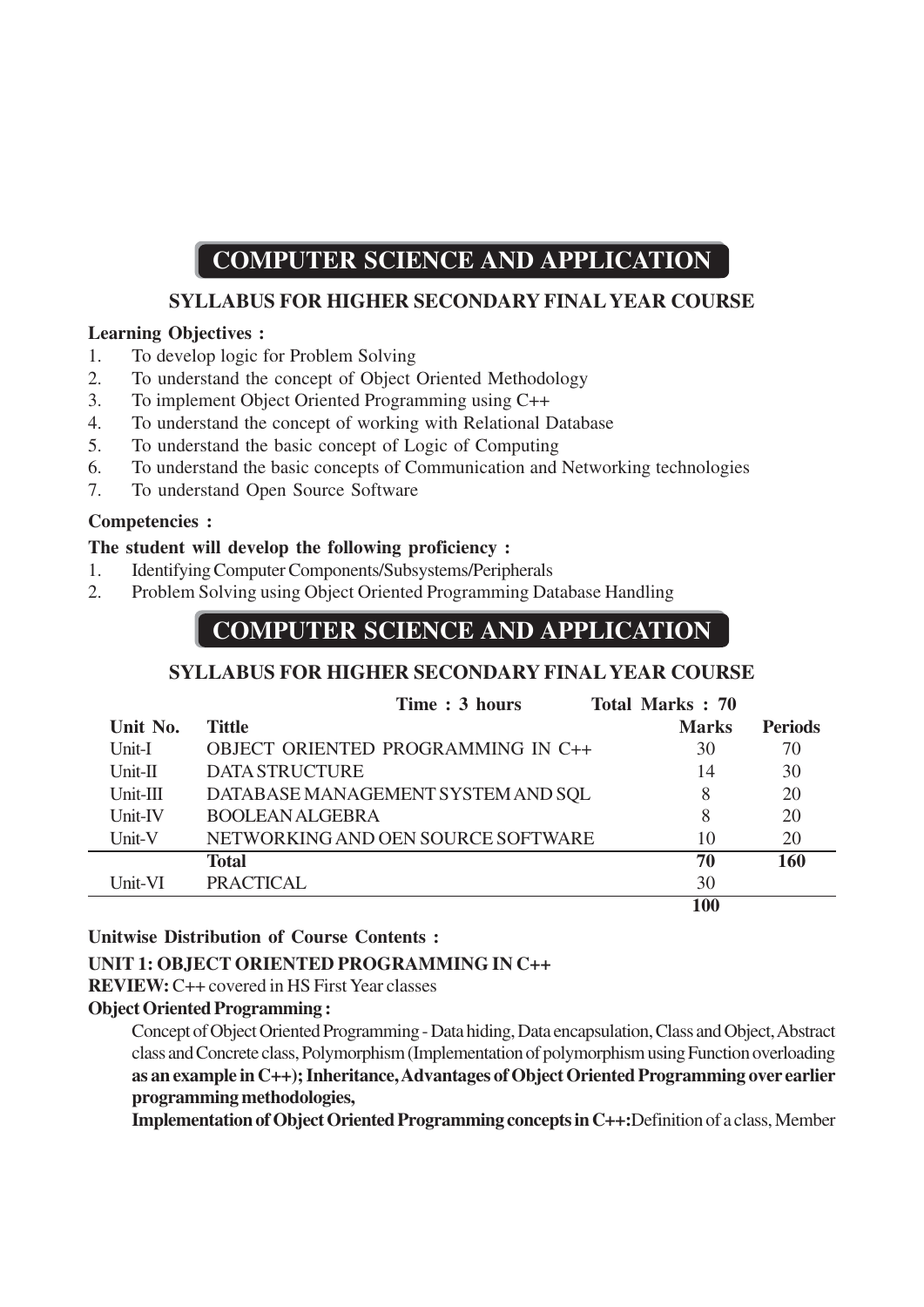#### 2 Syllabi for H.S. Final Year

of a class - Data Members and Member Functions (methods), Using Private and Public visibility modes, default visibility mode (private); Member function definition: inside class definition and outside class definition using scope resolution operator (::); Declaration of objects as instances of a class; accessing members from object (s), Objects as function arguments - pass by value and pass by reference;

#### **Constructor and Destructor:**

Constructor: special characteristics, declaration and definition of a constructor, default constructor, overloaded constructors, copy constructor, constructor with default arguments;

#### **Destructor:**

Special Characteristics, declaration and definition of destructor;

#### **Inheritance (Extending Classes) :**

Concept of Inheritances, Base Class, Derived classes, protected visibility mode; Single level inheritance, Multilevel inheritance and Multiple inheritance, Privately derived, publicly derived and Protectedly derived class, accessibility of members from objects and within derived class (es);

#### **Data File Handling:**

Need for a data file, Types of data files - Text file and Binary file;

#### **Text File: Basic file operations on text file:**

Creating/Writing text into file, Reading and Manipulation of text from an already existing text file (accessing sequentially);

#### **Binary File:**

Creation of file, Writing data into file, Searching for required data from file, Appending data to a file, Insertion of data in sorted file, Deletion of data from file, Modification of data in a file;Implementation of above mentioned data file handling in C++;Components of C++ to be used with file handling:Header file: fstream.h; ifstream, ofstream, fstream classes; Opening a text file in in, out, and app modes; Using cascading operators (>><<) for writing text to the file and reading text from the file; open(), get(), put(), getline() and close() functions; Detecting end-of-file (with or without using eof() function); Opening a binary file using **in, out,** and **app** modes; **open(), read(), write()** and **close()** functions; Detecting endof-file (with or without using **eof() function);tellg(), tellp(), seekg(), seekp()** functions.

#### **Pointers:**

**Introduction to Pointer,** Declaration and Initialization of Pointer; Dynamic memory allocation/ deallocation operators: **new, delete;** Pointers and Arrays: Array of Pointers, Pointer to an array (1 dimensional array), Function returning a pointer, Reference variables and use of alias; Function call by reference. Pointer to structure: De-reference/Deference operator: \*, ->; self referencial structure;

#### **UNIT 2: DATA STRUCTURES**

Introduction to data structure, primitive and non-primitive data structure, linear and non-linear structure, static and dynamic data structure.

#### **Arrays:**

One and two Dimensional arrays: Sequential allocation and address calculation; One dimensional array: Traversal, Searching (Linear, Binary Search), Insertion of an element in an array, deletion of an element from an array, Sorting (Insertion, Selection) Two-dimensional arrays: Traversal Finding sum/difference of two NxM arrays containing numeric values, Interchanging Row and Column elements in a two dimensional array;

#### **Stack (Array and Linked implementation of Stack):**

Introduction to stack (LIFO\_Last in First Out Operations) Operations on Stack (PUSH and POP)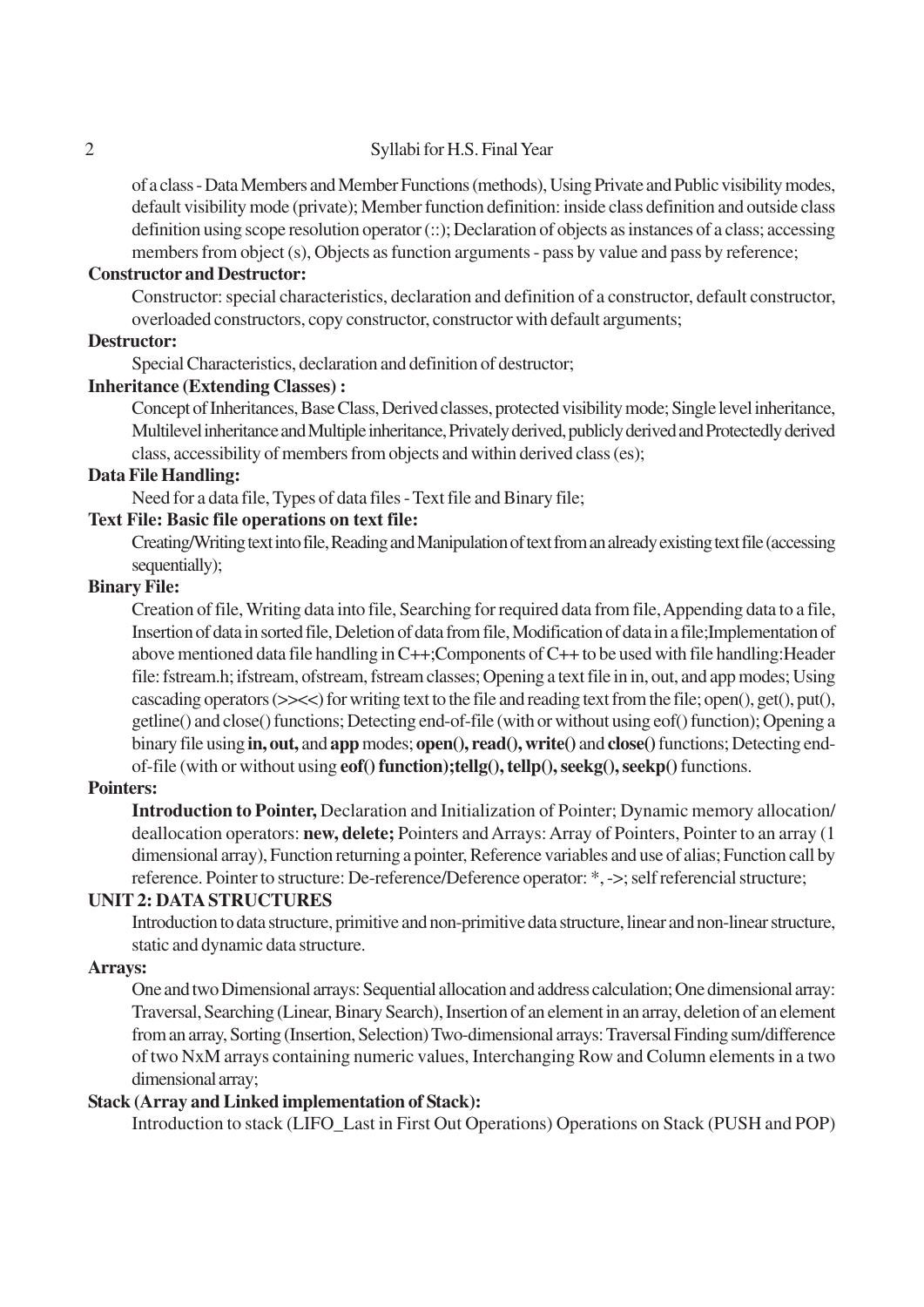and its Implementation in C++, Converting expressions from INFIX to POSTFIX notation and evaluation of Postfix expression;

#### **Queue: (Circular Array and Linked Implementation):**

Introduction to Queue (FIFO - First in First out operations) Operations on Queue (Insert and Delete and its Implementation in C++.

#### **UNIT 3: DATABASE MANAGEMENT SYSTEM AND SQL**

#### **Data base Concepts:**

Introduction to data base concepts and its need.

#### **Relational data model:**

Concept of domain, tuple, relation, key, primary key, alternate key, candidate key;

#### **Relational algebra:**

Selection, Projection, Union and Cartesian product;

#### **Structured Query Language:**

#### **General Concepts:**

Advantages of using SQL, Data Definition Language and Data Manipulation Language;

#### **Data Types:**

NUMBER/DECIMAL, CHARACTER/VARCHAR/VARCHAR2, DATE;

#### **SQL COMMANDS**

CREATE TABLE, DROP TABLE, ALTER TABLE, UPDATE ….SET…., INSERT, DELETE; SELECT, DISTINCT, FROM, WHERE, IN, BETWEEN, GROUPBY, HAVING, ORDERBY; SQL functions: SUM, AVG, COUNT, MAX AND MIN; Obtaining results (SELECT query) from 2 tables using equi-join, Cartesian product and Union

**Note:** Implementation of the above mentioned commands could be done on any SQL supported software on one or two tables.

#### **UNIT 4: BOOLEAN ALGEBRA**

Role of Logical Operations in Computing. Binary-valued Quantities, Boolean Variable, Boolean Constant and Boolean Operators: AND, OR, NOT; Truth Tables; Closure Property, Commutative Law, Associative Law, Identity law, Inverse Law, Principle of Duality, Idem potent Law, Distributive Law, Absorption Law, Involution Law, DeMorgan's Law and their applications; Obtaining Sum of Product (SOP) and Product of Sum (POS) form from the Truth Table, Reducing Boolean Expression (SOP and POS) to its minimal form, Use of Karnaugh Map for minimization of Boolean expressions (up to 4 variables);

#### **Application of Boolean Logic:**

Digital electronic circuit design using basic Logic Gates (NOT, AND, OR, NAND, NOR) Use of Boolean operators (NOT, AND, OR) in SQL SELECT statements Use of Boolean operators (AND, OR) in search engine queries.

### **UNIT 5: NETWORKING AND OPEN SOURCE SOFTWARE**

#### **Evolution of Networking:**

ARPANET, Internet, Interspace Different ways of sending data across the network with reference to switching techniques (Circuit and Packet switching);

#### **Data Communication terminologies:**

Concept of Channel, Bandwidth (Hz, KHz, MHz) and Data transfer rate (bps, kbps, Mbps, Gbps, Tbps);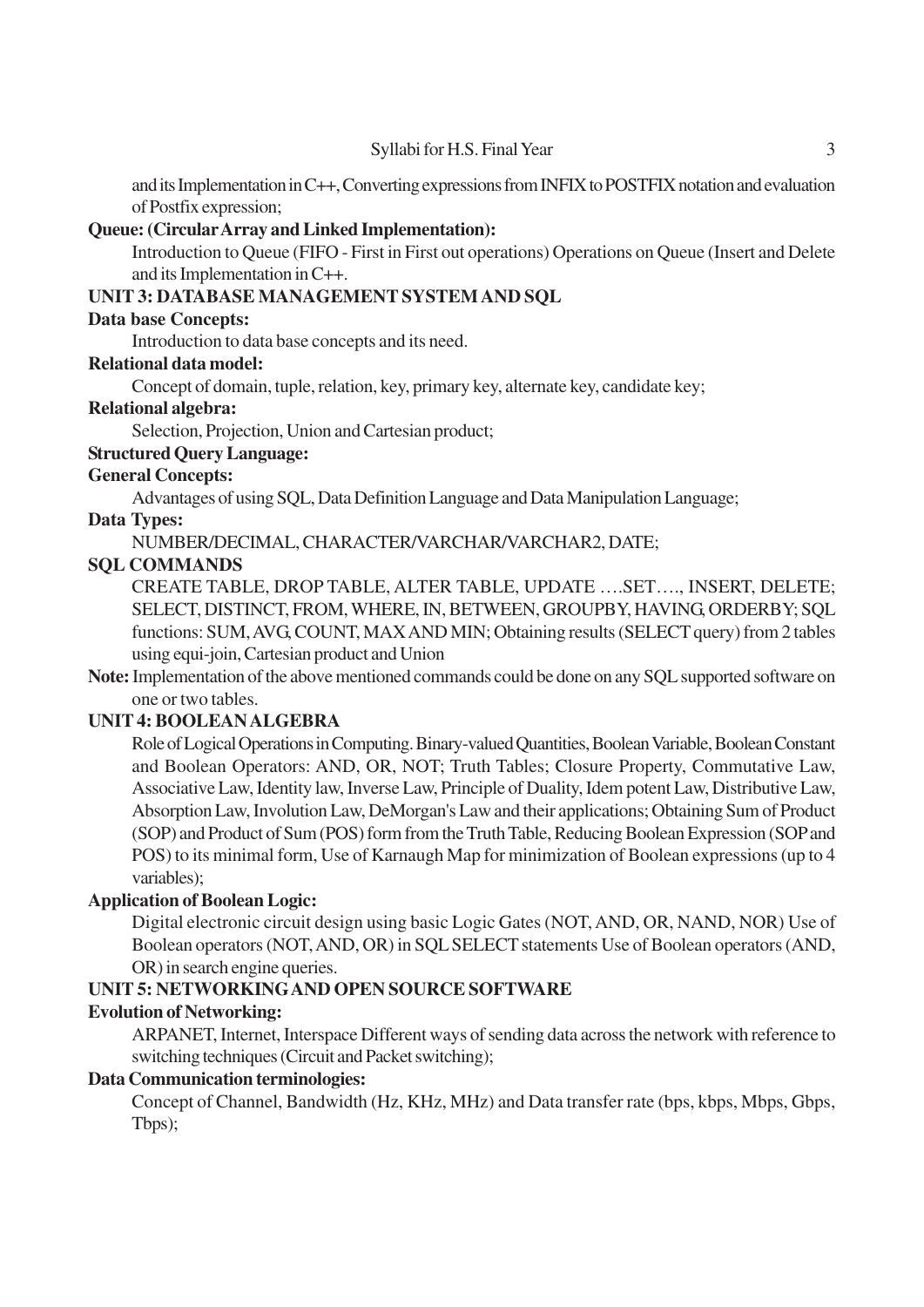4 Syllabi for H.S. Final Year

#### **Transmission media:**

Twisted pair cable, coaxial cable, optical fiber, infrared, radio link, microwave link and satellite link; **Network devices:**

Modem, RJ45 connector, Ethernet Card, Router, Switch, Gateway, wifi card;

#### **Network Topologies and types:**

Bus, Star, Tree, LAN, WAN, MAN;

#### **Network Protocol:**

TCP/IP, File Transfer Protocol (FTP), PPP, Remote Login (Telnet), Internet Wireless/ Mobile Communication protocol such as GSM, CDMA, GPRS, WLL,

#### **Mobile Telecommunication Technologies:**

1G, 2G, 3G and 4G Electronic mail protocols such as SMTP, POP3 Protocols for Chat and Video Conferencing VOIP Wireless protocols such as Wi-Fi and WiMax

#### **Network Security Concepts:**

Threats and prevention from Viruses, Worms, Trojan horse, Spams Use of Cookies, Protection using Firewall; India IT Act, Cyber Law, Cyber Crimes, IPR issues, Hacking;

#### **Introduction To Web services:**

WWW, Hyper Text Markup Language (HTML), eXtensible Markup Language (XML); Hyper Text Transfer Protocol (HTTP); Domain Names; URL; Website, Web browser, Web Servers; Web Hosting, Web Scripting - Client side (VB Script, Java Script, PHP) and Server side (ASP, JSP, PHP), Web 2.0 (for social networking)

#### **Class XII (Practical) -- C++**

# **Duration : 3 hours** Total Marks : 30

# **Programming in C++** 10

One programming problem in C++ to be developed and tested in Computer during the examination. Marks are allotted on the basis of following:

| Logic                     | $: 5$ Marks          |
|---------------------------|----------------------|
| Documentation/Indentation | $\therefore$ 2 Marks |
| Output presentation       | : 3 Marks            |

**Notes:** The types of problem to be given will be of application type from the following topics

- Arrays (One dimensional and two dimensional)
- Class(es) and objects
- Stack using arrays and or linked implementation
- Queue using arrays (circular) and or linked implementation
- Binary File operations (Creation, Displaying, Searching and modification)
- Text File operations (Creation , Displaying and modification)

# **2. SQL Command 03**

Five Query questions based on a particular Table / Reaction to be tested practically on Computer during the examination. The command along with the result must be written in the answer sheet.

# **3. Project Work 06**

The project has to be developed in C++ language with Object Oriented Technology and also should have use of

Data files. (The project is required to be developed in a group of 2-4 students)

Presentation on the computer